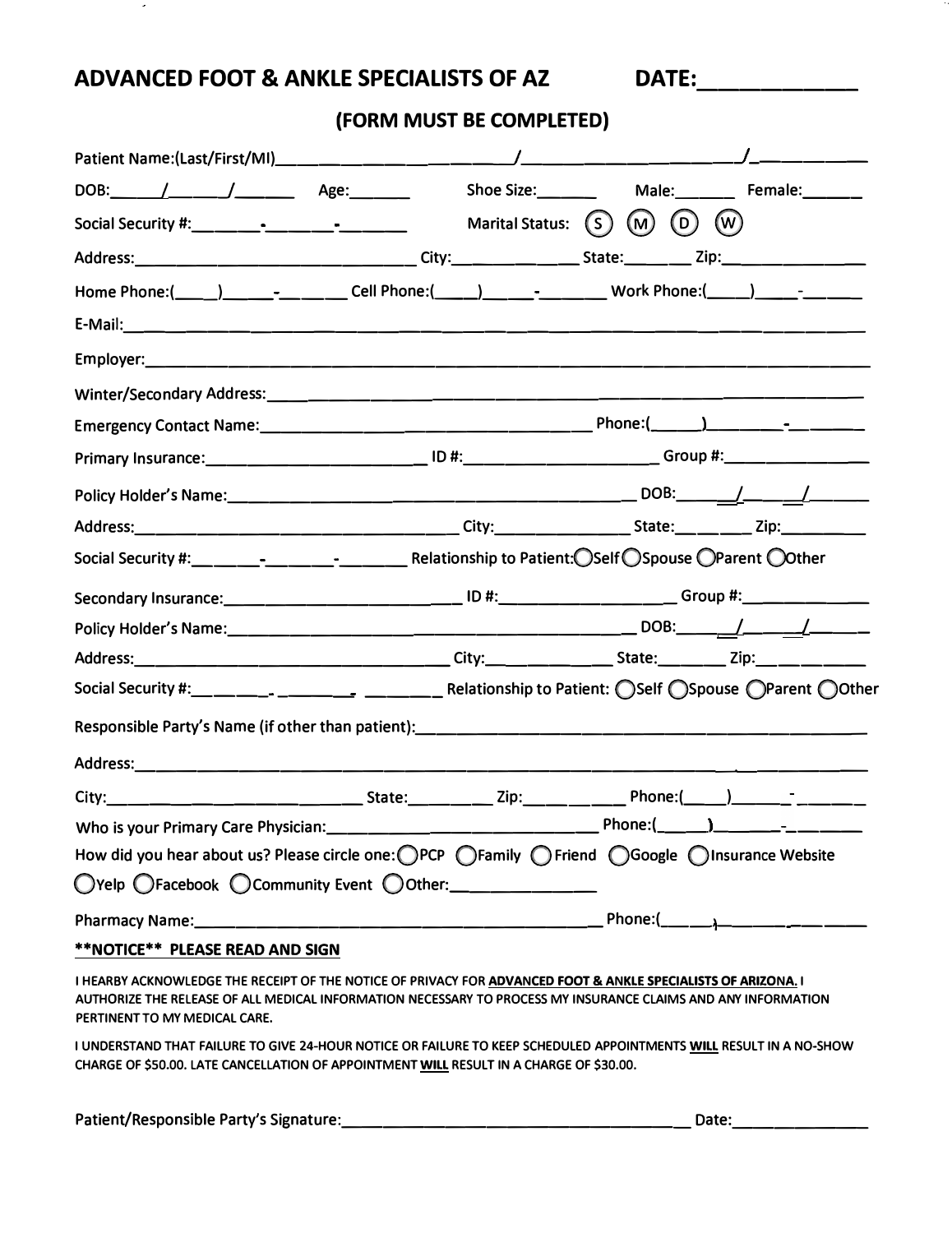| (MEDICAL HISTORY FORM MUST BE COMPLETED)                                                            | Today's Date: 1 1                    |                |  |  |  |
|-----------------------------------------------------------------------------------------------------|--------------------------------------|----------------|--|--|--|
|                                                                                                     |                                      |                |  |  |  |
|                                                                                                     |                                      |                |  |  |  |
|                                                                                                     |                                      |                |  |  |  |
| Pneumonia Vaccine past 12 mo? Yes No                                                                | Influenza Vaccine past 12 mo? Yes No |                |  |  |  |
| Have you had Covid19? Yes, When ? _______ No Have you had Covid Vaccine? Yes No                     |                                      |                |  |  |  |
| Preferred Language: (Circle One) English Spanish French Other                                       |                                      | <b>Decline</b> |  |  |  |
| Race: (Circle One) Caucasian African American Native American Hispanic<br>Asian<br><b>Other</b>     | <b>Decline</b>                       |                |  |  |  |
| <b>Social History (Circle)</b>                                                                      |                                      |                |  |  |  |
| <b>Tobacco Use:</b><br><b>Never</b><br>Previous Current Smoker - How long ___ yr Packs/day ____     |                                      |                |  |  |  |
| <b>Alcohol Use:</b><br>Previous Current Use - Drinks per day ____ or week ____<br><b>Never</b>      |                                      |                |  |  |  |
| <b>Illicit Drug Use:</b><br>Previous Current Use - Type of use ____________________<br><b>Never</b> |                                      |                |  |  |  |
| <b>Personal Medical History (Circle All That Apply)</b>                                             |                                      |                |  |  |  |
| Diabetes Hypertension Cardiac/Heart Disease Osteoarthritis Rheumatoid Arthritis                     |                                      |                |  |  |  |
| Kidney disease Liver disease Hepatitis Gastrointestinal Disease<br><b>Asthma</b>                    |                                      | <b>GERD</b>    |  |  |  |
| Thyroid Disease Cancer Stroke Seizures CVA Blood Clots Myocardial Infarction                        |                                      |                |  |  |  |
| Hyperlipidemia Fibromyalgia Depression Bipolar RSD/CRPS HIV/AIDS                                    |                                      | <b>STD</b>     |  |  |  |
| Osteomyelitis Leg/Foot Ulcers Fractures Ankle / Foot / Toe<br>Gout                                  | <b>Ingrown Nails</b>                 |                |  |  |  |
| <b>Family Illness History</b>                                                                       |                                      |                |  |  |  |

**Past Surgeries \_\_\_\_\_\_\_\_\_\_\_\_\_\_\_\_\_\_\_\_\_\_\_\_\_\_\_\_\_\_\_\_\_\_\_\_\_\_\_\_\_\_\_\_\_\_\_\_\_\_\_\_\_\_\_\_\_\_\_\_\_\_\_\_\_\_\_\_\_**

**\_\_\_\_\_\_\_\_\_\_\_\_\_\_\_\_\_\_\_\_\_\_\_\_\_\_\_\_\_\_\_\_\_\_\_\_\_\_\_\_\_\_\_\_\_\_\_\_\_\_\_\_\_\_\_\_\_\_\_\_\_\_\_\_\_\_\_\_\_**

**Medications with Dosage \_\_\_\_\_\_\_\_\_\_\_\_\_\_\_\_\_\_\_\_\_\_\_\_\_\_\_\_\_\_\_\_\_\_\_\_\_\_\_\_\_\_\_\_\_\_\_\_\_\_\_\_\_\_\_\_\_\_\_\_\_\_\_\_\_\_\_\_\_**

**\_\_\_\_\_\_\_\_\_\_\_\_\_\_\_\_\_\_\_\_\_\_\_\_\_\_\_\_\_\_\_\_\_\_\_\_\_\_\_\_\_\_\_\_\_\_\_\_\_\_\_\_\_\_\_\_\_\_\_\_\_\_\_\_\_\_\_\_\_**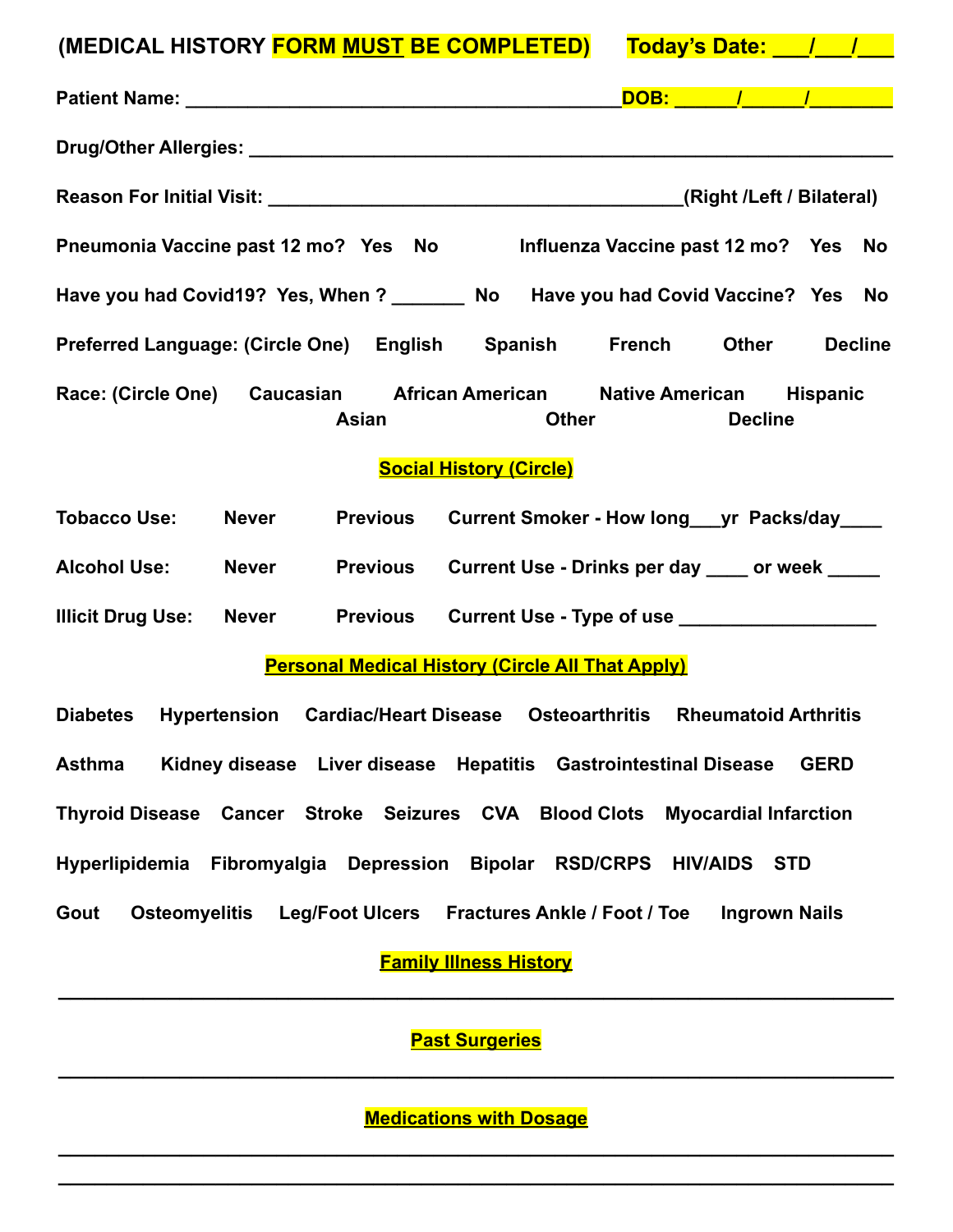

## **AUTHORIZATION FOR RELEASE OF MEDICAL RECORDS AND/OR INFORMATION**

**I authorize the release of photocopies of the following medical records and/or x-ray films In the possession or control of Advanced Foot & Ankle Spedallsts of Arizona, PLLC, Its employees and/or agents. FOR THE PURPOSE HEREOF, "MEDICAL RECORDS AND X-RAY FILMS<sup>n</sup>SHALL INCLUDE ALL CONFIDENTIAL HIV-RELATED INFORMATION (AS DEFINED IN A.R.S. SECTION 36-661) , CONFIDENTIAL COMMUNICABLE DISEASE RELATED INFORMATION (AS DEFINED IN R.R.S. SECTION 36-3661) , CONFIDENTIAL ALCOHOL OR DRUG ABUSE RELATED INFORMATION (AS DEFINED IN 42 (FR SECTION 2.1 ET SEQ), AND CONFIDENTIAL MENTAL HEALTH DIAGNOSIS/TREATMENT INFORMATION.** 

**I authorize Advanced Foot & Ankle Specialists of Arizona, PLLC, to release medical information and/or discuss all matters related to my treatment or care to the entitles indicated below. I understand that confldentlallty cannot guaranteed.** 

| <b>Primary Care Physician:</b> |                                                                                                                                                                                          |  |  |
|--------------------------------|------------------------------------------------------------------------------------------------------------------------------------------------------------------------------------------|--|--|
| <b>Other Physicians:</b>       | <u> 1980 - Jan Barnett, amerikan basar basar dan basa dan basar dan basar dan basar dan basar dan basar dalam basa</u><br><u> 1980 - John A. British, Amerikaansk politiker (* 1908)</u> |  |  |
|                                | Family and/or Other Persons: (Please list name and relationship)                                                                                                                         |  |  |
|                                |                                                                                                                                                                                          |  |  |
|                                |                                                                                                                                                                                          |  |  |
| messages on the below number:  | I authorize Advanced Foot & Ankle Specialists of Arizona, PLLC, to leave results or detailed                                                                                             |  |  |
|                                |                                                                                                                                                                                          |  |  |
|                                | Date:______________                                                                                                                                                                      |  |  |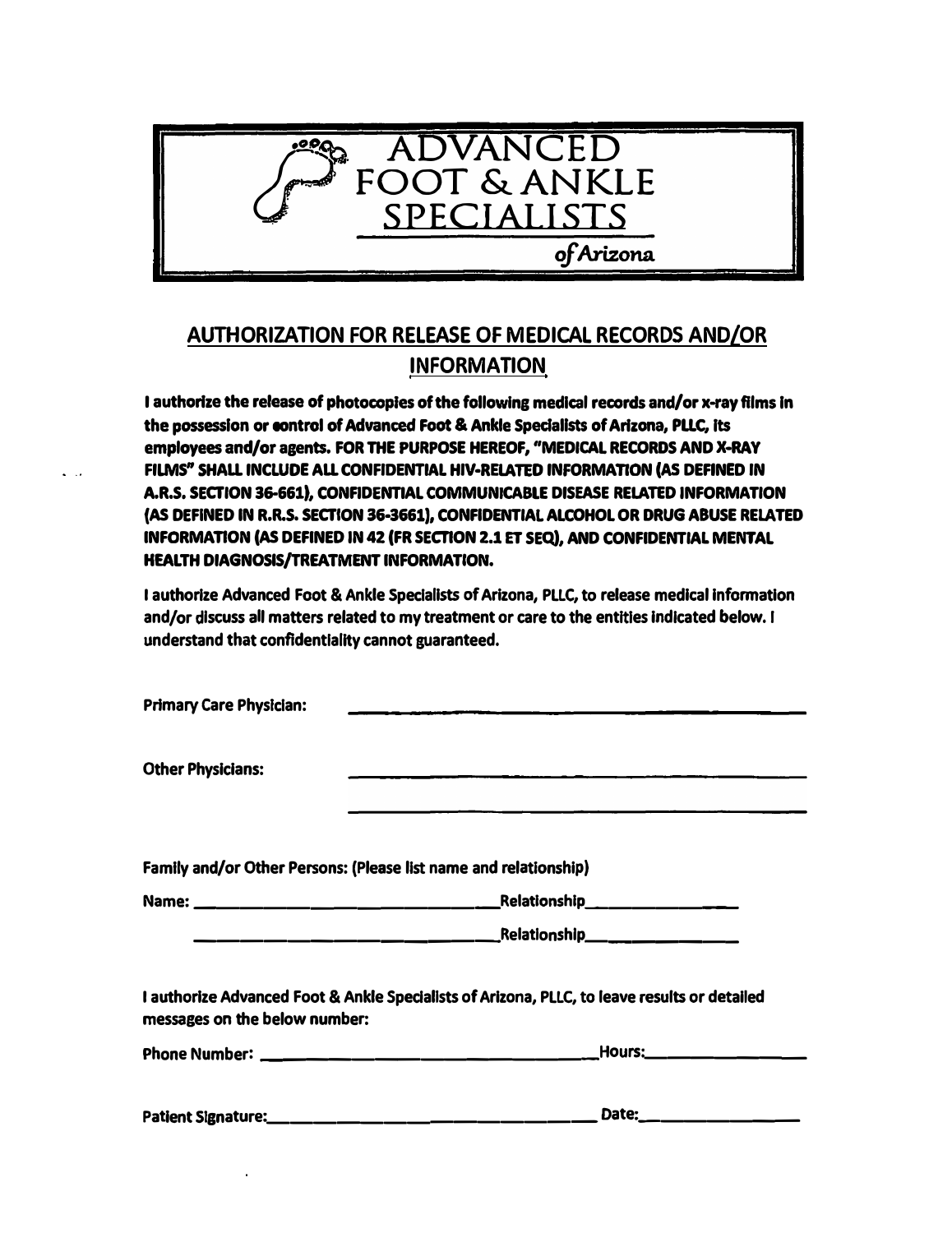## **Advanced Foot & Ankle Specialists of Arizona**

## **Financial Policy**

Thank you for choosing us as your podiatrist. We are committed to providing you with quality and affordable health care. In order to reduce misunderstandings, we have adopted the following Financial Policy. We require that you carefully read, initial each numbered section, and sign the bottom prior to the start of any service or treatment.

1. Insurance: If you are insured by a plan we are not in-network and contracted with, payment in full is expected at each visit. If we accept your insurance but you don't have an up-to-date insurance card, payment in full for each visit is required until we can verify your coverage. It is your responsibility to know your insurance benefits including deductibles, co-insurances, and copays as well as contracted labs, radiology and hospital facilities. Please contact your insurance company with any questions you may have regarding your coverage. It is your responsibility to notify our office of any change in your insurance coverage. Your insurance policy is a contract between you and your insurance company. We are not a party to that contract. As a courtesy benefits and coverage will be verified by our office, however, the explanation we are given is not a guarantee and until your claim is processed there is no guarantee of any coverage. These are guidelines set forth by your insurance company directly.

2. Co-Payments, Deductibles & Co-Insurance: All co-payments, deductibles and/or co-insurances must be paid at the time of service. This arrangement is part of your contract with your insurance company. Failure on our part to collect co-payments can be considered fraud. Patients with deductibles and/or co-insurances are expected to pay 100% of the contracted rate for covered services at the end of each visit. A copay will be collected at each visit.

3. Non-Covered Services: All health plans are not the same, and they do not always cover the same services. Please be aware that some of the services you receive may be determined to be "not covered" by your health plan. You must pay for these services in full and a quote may be given prior to any treatment or service.

4. Proof of Insurance: We will bill your insurance on the information you provide us at the time of service. This requires us to copy your current insurance card. We will also require you to confirm your registration information. Your failure to provide us with the correct information could result in the denial of your claim. If this occurs, you assume responsibility for the entire amount of the claim.

5. Claims Submission: We will submit your claims and assist you in any way we reasonably can to help get your claims paid. Your insurance company may need you to supply certain information directly. If your insurance company does not pay your claim within 60 days, the balance will automatically be billed to you.